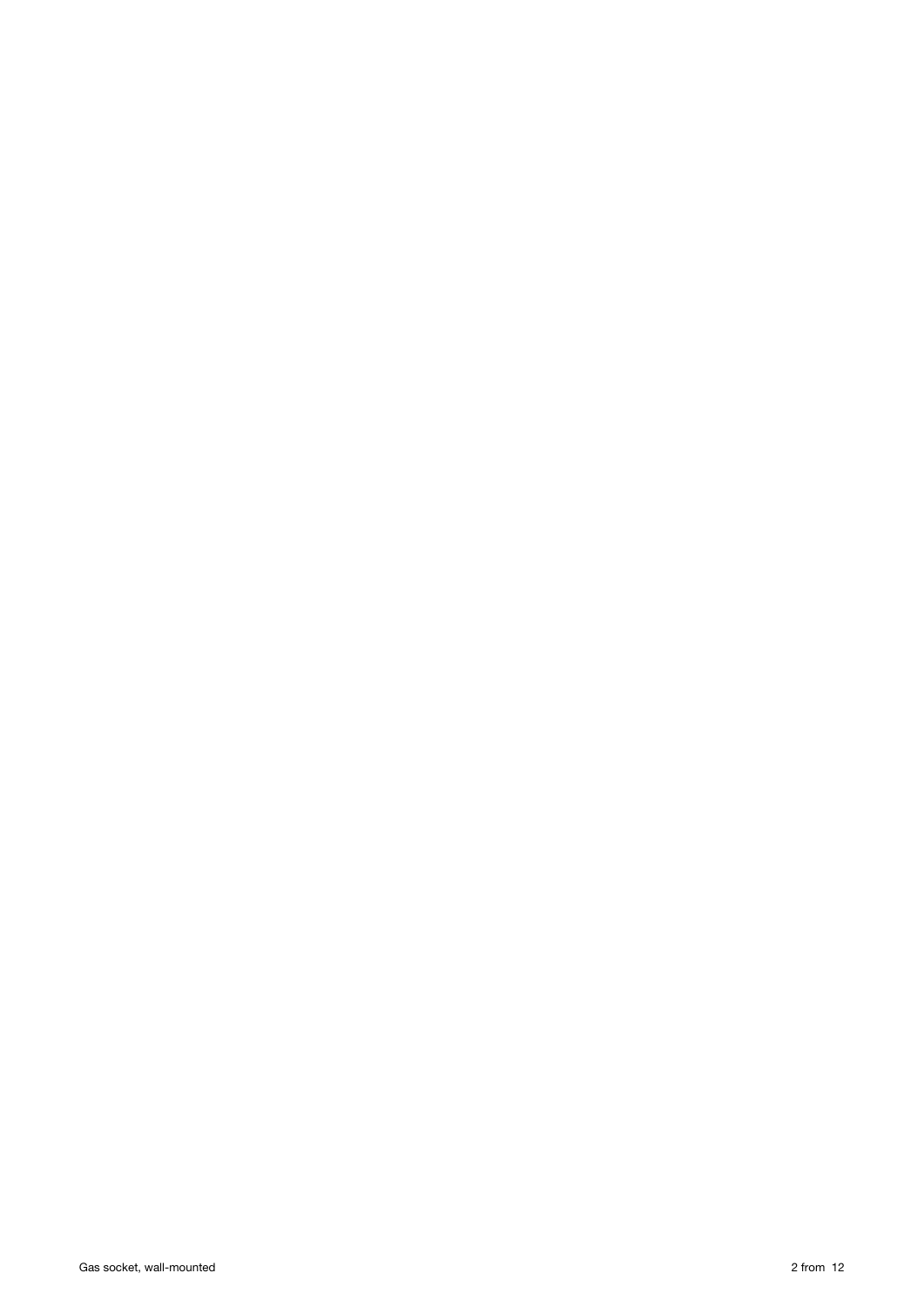## Table of contents

### **1** [About these instructions for use](#page-3-0) 44 About these instructions for use 44 1.1 [Target groups](#page-3-0) 4

1.2 [Labelling of notes](#page-3-0) 4 1.3 [About this translated version](#page-4-0) 5

| <b>Product information</b> |  |
|----------------------------|--|

| 2.1.2 | Media 6 |   |
|-------|---------|---|
|       |         |   |
|       |         |   |
|       |         |   |
| 2.2.3 |         |   |
| 2.2.4 |         |   |
|       |         |   |
|       |         |   |
|       |         |   |
|       |         | 9 |

### Handling 10 3.1 [Assembly information](#page-9-0) 10 3.1.1 [Mounting instructions](#page-9-0) 10 3.2 [Assembly](#page-9-0) 10 3.2.1 [Connecting gas plug-in hose](#page-9-0) 10 3.2.2 [Leakage test](#page-10-0) 11 3.3 [Maintenance](#page-10-0) 11 Maintenance 11 3.4 [Disposal](#page-11-0)<br>
12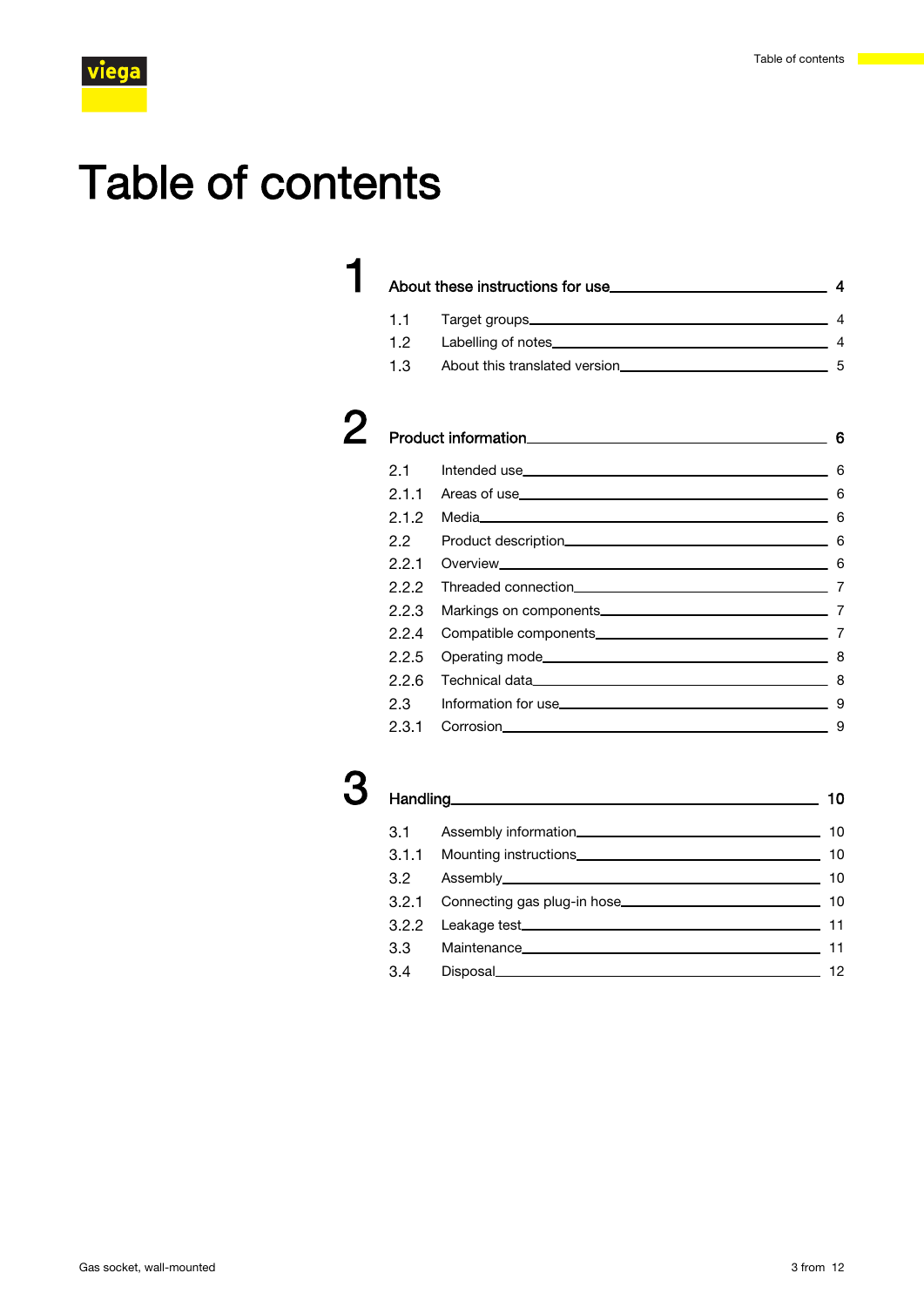<span id="page-3-0"></span>

## About these instructions for use

Trade mark rights exist for this document, further information can be found at [viega.com/legal](https://www.viega.com/en/meta/footer/legal.html).

#### 1.1 Target groups

The information in this instruction manual is directed at the following groups of people:

- contract installers registered in the installers' register of a utility company
- $\blacksquare$  professional specialist companies for the construction, maintenance and alteration of a natural or liquid gas system

Liquid gas systems may only be constructed, maintained or altered by companies that have the necessary qualification and experience.

It is not permitted for individuals without the abovementioned training or qualification to mount, install and, if required, service this product. This restriction does not extend to possible operating instructions.

The installation of Viega products must take place in accordance with the general approved rules of engineering and the Viega instructions for use.

#### 1.2 Labelling of notes

Warning and advisory texts are set aside from the remainder of the text and are labelled with the relevant pictographs.



DANGER!

This symbol warns against possible life-threatening injury.



WARNING! This symbol warns against possible serious injury.

#### CAUTION!

This symbol warns against possible injury.

#### **NOTICE!**

This symbol warns against possible damage to property.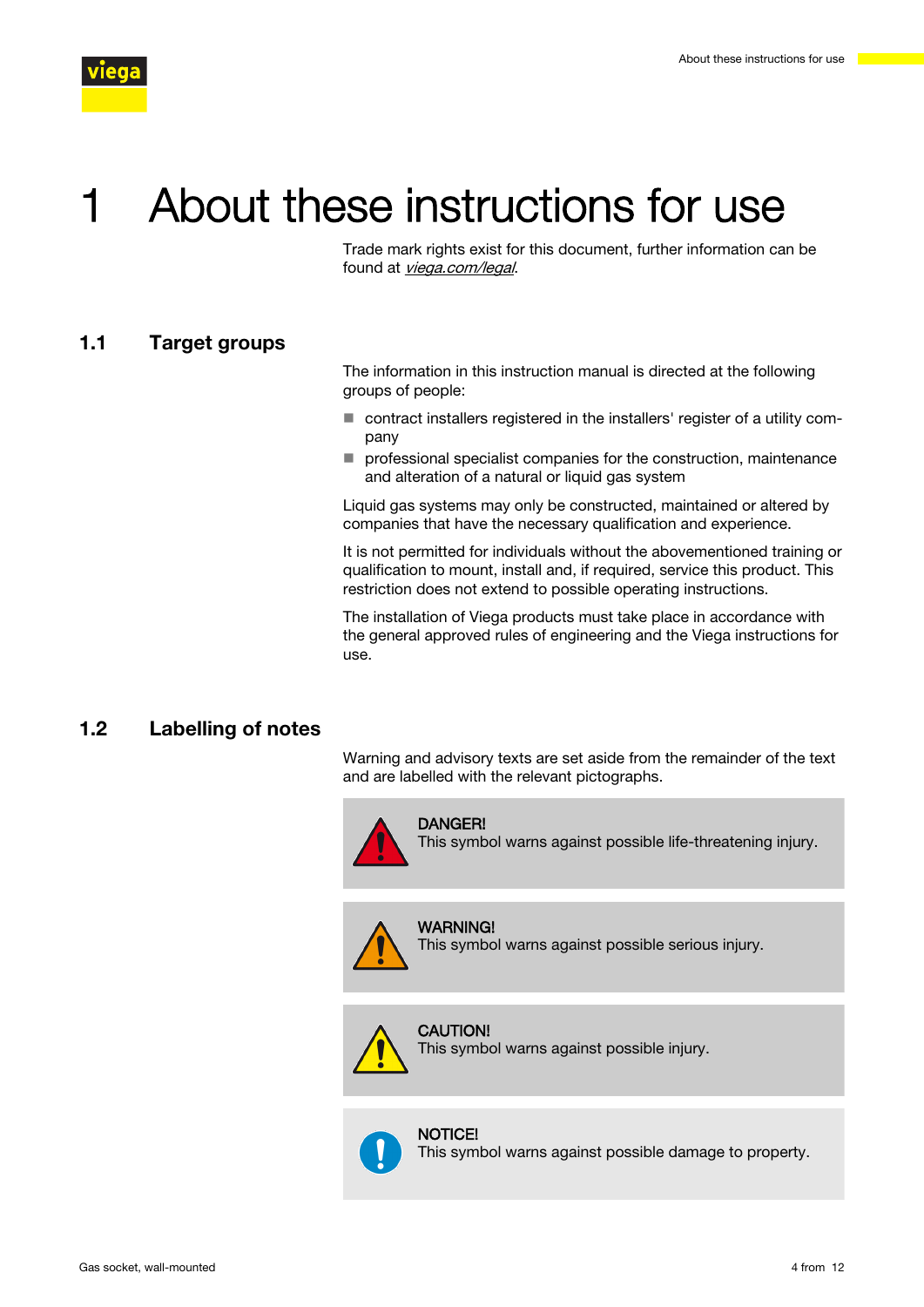<span id="page-4-0"></span>

 $\mathbf{H}$ 

Notes give you additional helpful tips.

#### 1.3 About this translated version

This instruction for use contains important information about the choice of product or system, assembly and commissioning as well as intended use and, if required, maintenance measures. The information about the products, their properties and application technology are based on the current standards in Europe (e. g. EN) and/or in Germany (e. g. DIN/DVGW).

Some passages in the text may refer to technical codes in Europe/ Germany. These should serve as recommendations in the absence of corresponding national regulations. The pertinent national laws, standards, regulations and guidelines, as well as other technical guidelines, have priority over German/European guidelines in this manual: The information is not binding for other countries and territories and should, as mentioned, be considered as support.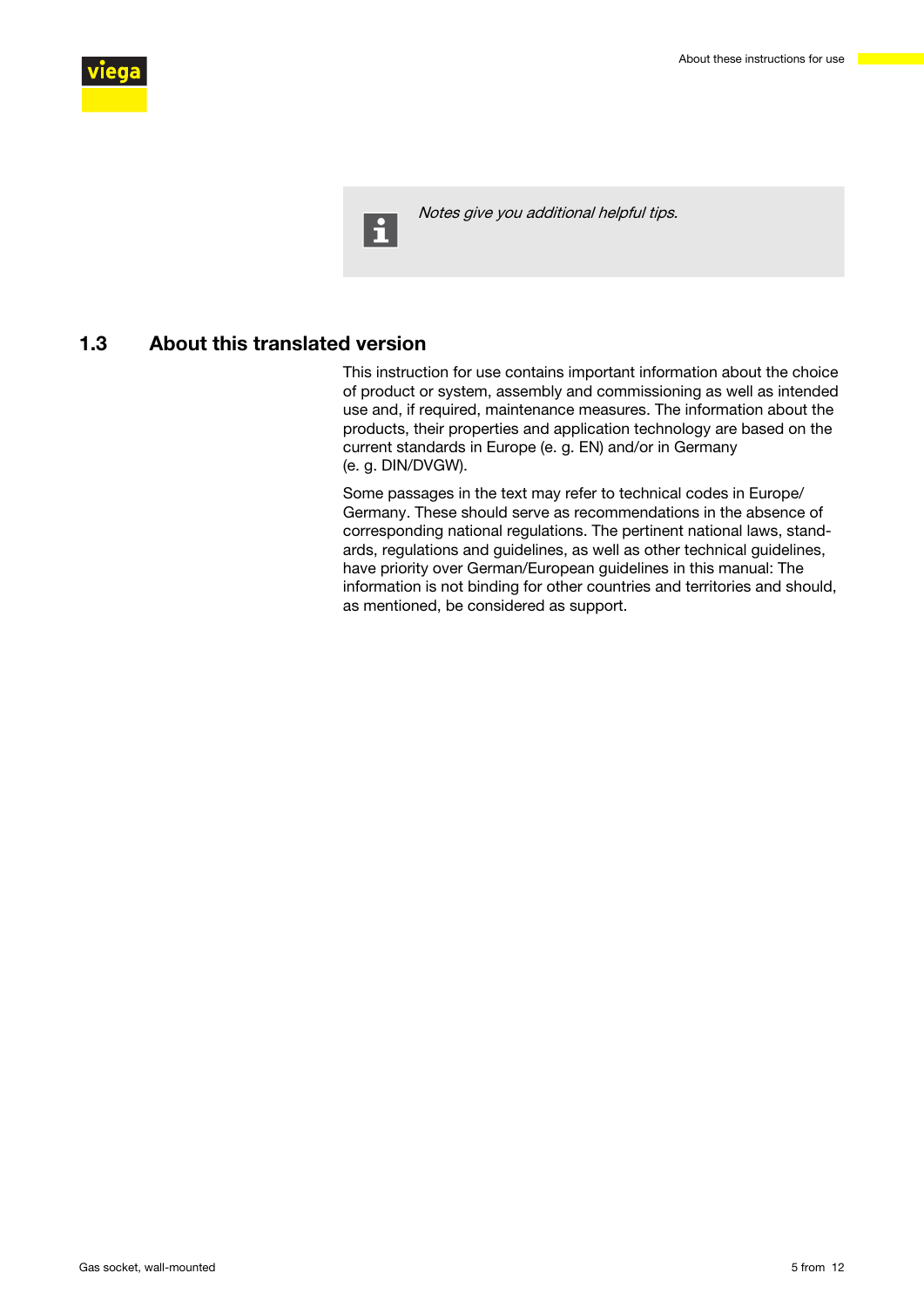<span id="page-5-0"></span>

# 2 Product information

### 2.1 Intended use

The gas socket is intended for the connection of gas devices. The connection must take place via gas plug-in hoses with standard plug.



The use of the model for areas of use and media other than those described must be approved by the Viega Service Center.

#### 2.1.1 Areas of use

Use is possible in the following areas among others:

- Gas installations
- $\blacksquare$  Liquid gas systems

The general rules of engineering must be observed for planning, execution, alteration and operation gas installations.

e. g. the following regulations apply:

- DVGW-TRGI 2008 for gas installations
- DVFG-TRF 2012 for liquid gas systems

#### 2.1.2 Media

The model is suitable for the following media, amongst others:

- Gases in acc. with DVGW Worksheet G 260
- $\blacksquare$  Liquid gases, only in the gaseous state for domestic and commercial applications in acc. with DVGW-AB G 260

#### 2.2 Product description

#### 2.2.1 Overview



The model is tested and certified in acc. with DIN 3383-1.

The model is equipped as follows:

- Casing made of chrome-plated brass
- $\blacksquare$  Inlet side with R external thread
- Outlet side with socket in acc. with DIN 3383-1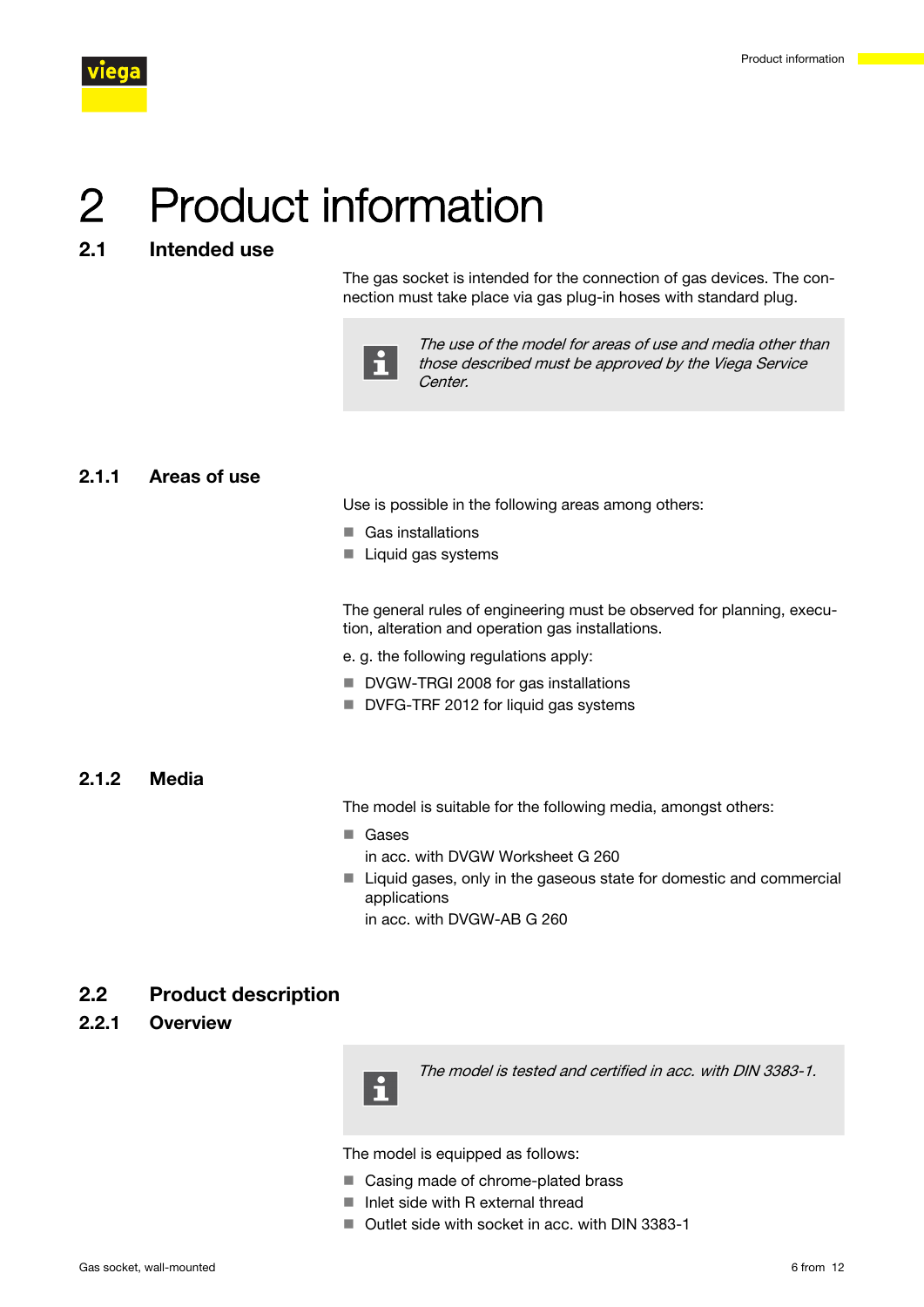<span id="page-6-0"></span>

- Position indicator "Open / closed"
- $\blacksquare$  Thermal shut-off system (TSS)

A thermally activated shut-off system (TSS) is integrated into this model.

A TSS is required for gas devices and other components that do not fulfil the HTR requirements. The TSS conforms with the requirements in accordance with DIN 3586.

The model is available in the following dimension: R ½.

#### 2.2.2 Threaded connection

Prerequisite for a threaded connection, which seals via a thread, is a threaded pair in acc. with DIN EN 10226-1. In acc. with DIN EN 10226-1 comprises a permitted threaded pair consisting of a conical external thread and a cylindrical internal thread, e. g. R  $\frac{3}{4}$  and Rp  $\frac{3}{4}$ .

Only use commercially available and chloride-free, DVGW approved sealant in acc. with DIN 30660 and DIN EN 751-2 to seal threads.



Produce the threaded connection first then the plug connection.

#### 2.2.3 Markings on components

The model is marked as follows:

- MOP0.1 for maximum operating pressure 0.01 MPa (0.1 bar)
- GT for operating pressure with HTR requirement max. 0.01 MPa (0.1 bar)
- **Position indicator**
- TSS marking for thermal shut-off system

#### 2.2.4 Compatible components

The model is compatible with the gas plug-in hose modelG2023.

Please contact the Viega Service Center for questions on this subject.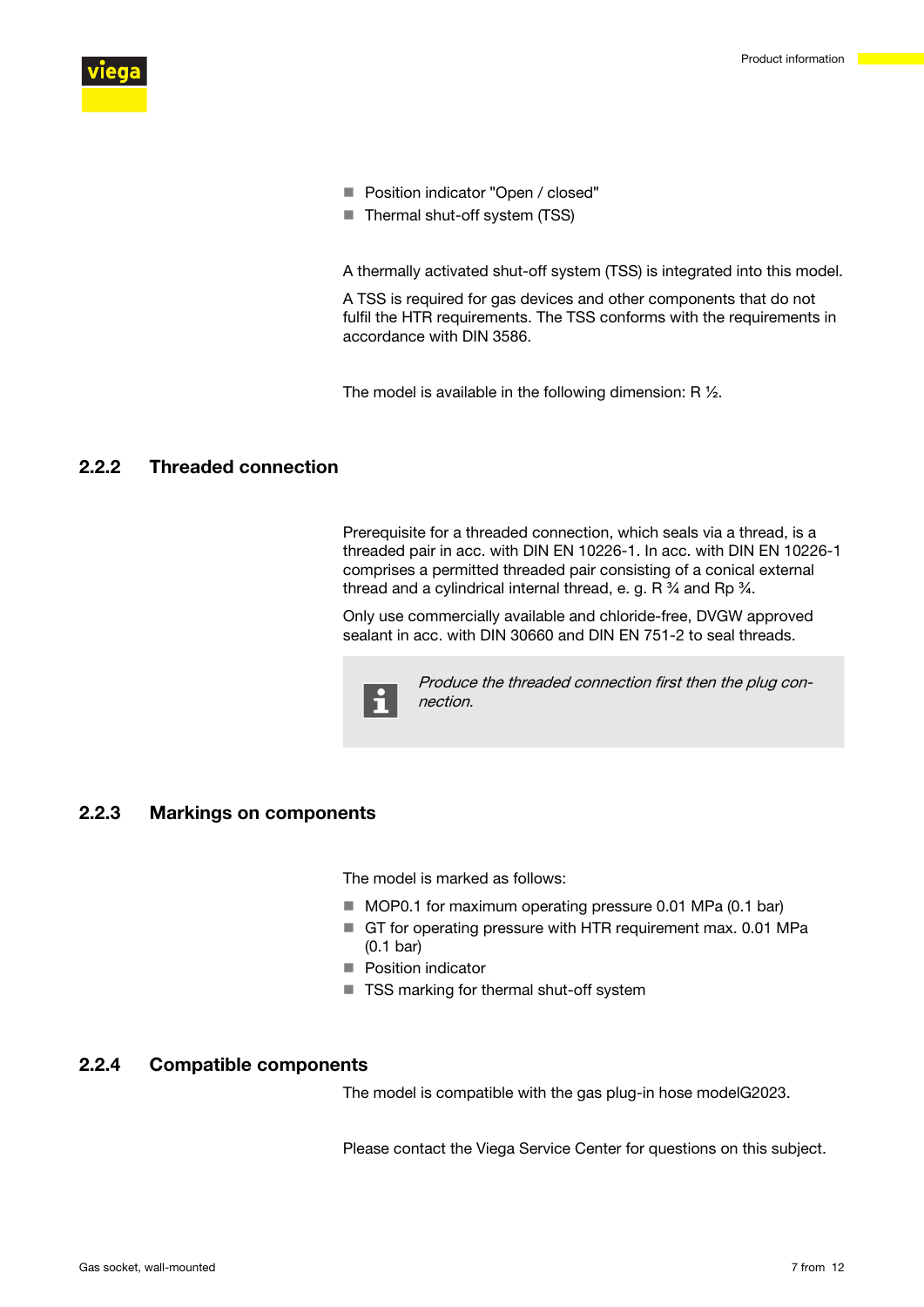<span id="page-7-0"></span>

#### 2.2.5 Operating mode

Thermal shut-off system (TSS)



The cone seal is pre-stressed with a spring and is held in position by a soldered strut. The solder melts at a temperature of > 96° C. The spring slackens and pushes the valve cone into the outlet. The gas flow is then blocked and the valve is now permanently closed gas-tight.

Fig. 1: Example of a TSS in operating position





I

Triggered TSS can no longer be opened and are no longer able to be used.

The complete fitting must be replaced after actuation.

Fig. 2: Example of a TSS that is triggered

#### 2.2.6 Technical data

Observe the following operating conditions for the installation of the model:

| <b>Operating temperature</b> | $-20^{\circ}$ C up to $+70^{\circ}$ C |
|------------------------------|---------------------------------------|
| <b>Operating pressure</b>    | ≤ 0.01 MPa (0.1 bar)                  |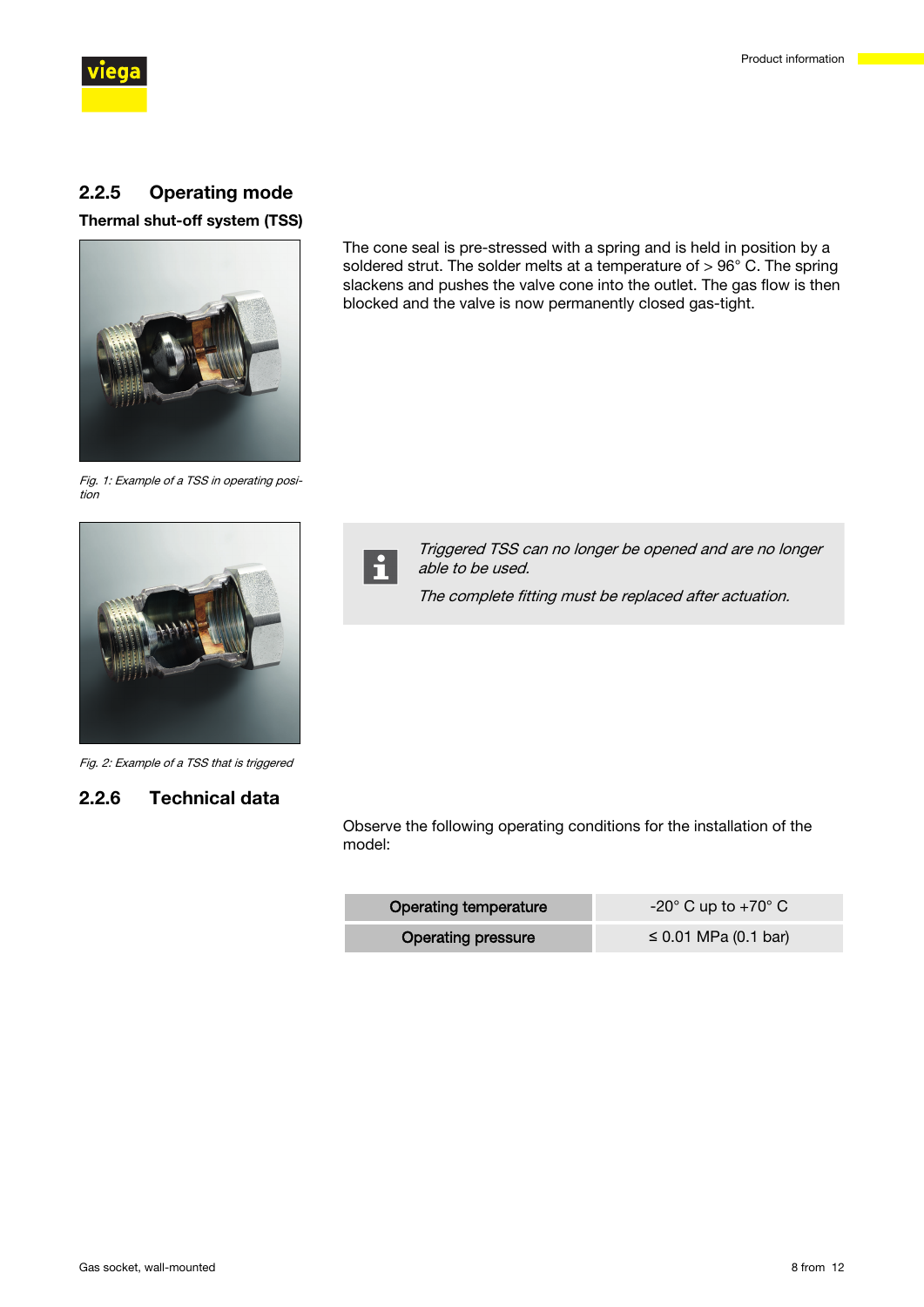<span id="page-8-0"></span>

#### 2.3 Information for use

#### 2.3.1 Corrosion

Depending on the area of use, corrosion protection measures may have to be taken into account.

The general rules of engineering must be observed for corrosion protection.

materials containing nitrite or ammonium.

The following regulations apply, e.g.:

- $\blacksquare$  DIN 30672
- DVGW-TRGI 2008
- DVFG-TRF 2012



– Do not use the model in aggressive surroundings. – Avoid contact with aggressive building materials such as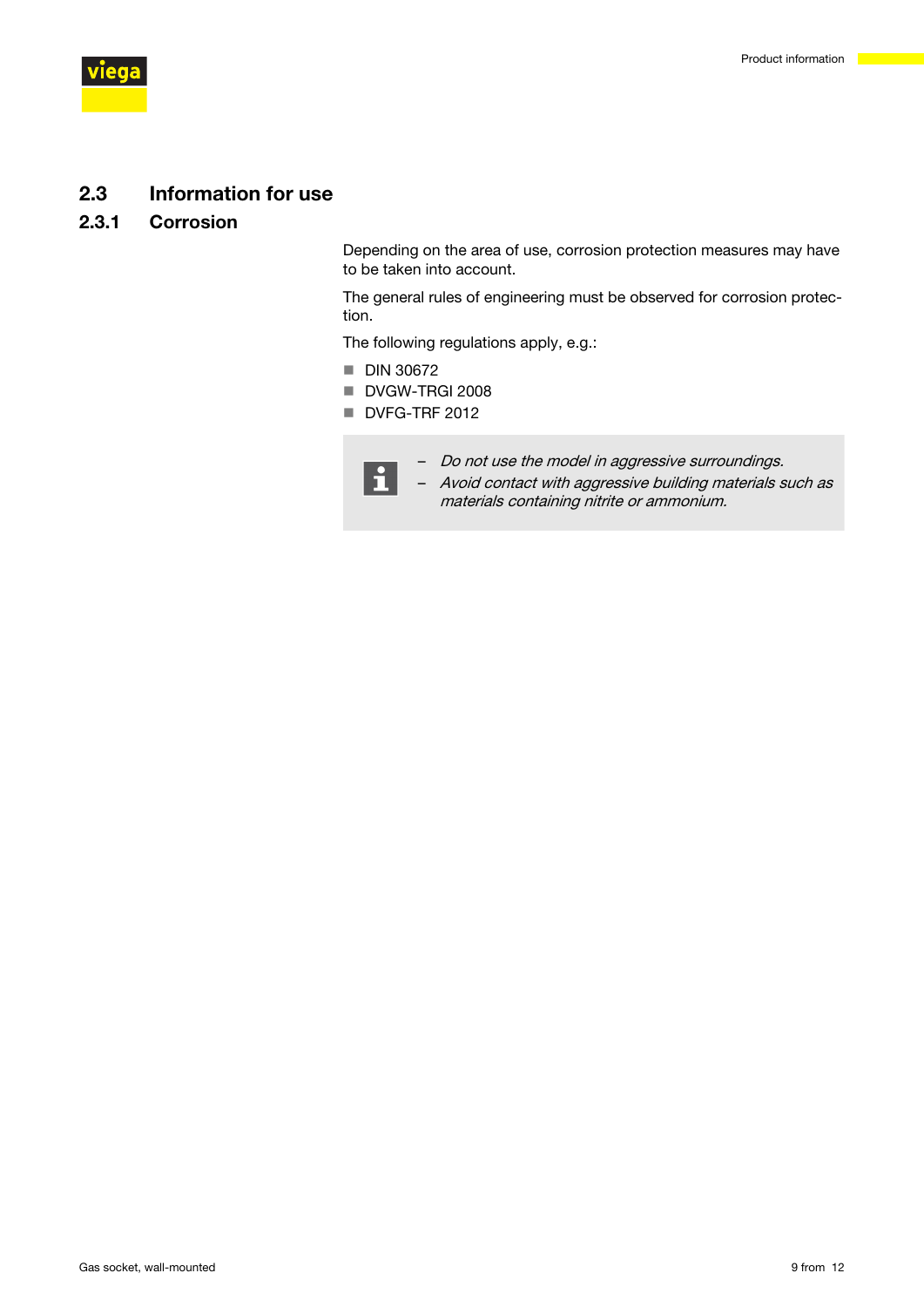<span id="page-9-0"></span>

## 3 Handling

- 3.1 Assembly information
- 3.1.1 Mounting instructions

Checking system components

System components may, in some cases, become damaged through transportation and storage.

- $\blacksquare$  Check all parts.
- Replace damaged components.
- Do not repair damaged components.
- $\blacksquare$  Contaminated components may not be installed.

#### Mounting conditions

Observe the following when mounting:

- $\blacksquare$  Do not install the model in heat zones (e. g. with hot emissions or strong heat radiation.
- **Use suitable tools.**
- $\blacksquare$  Always mount the model with the opening for the standard plug at the bottom.
- In the case of systems operating on liquid gas, use a wall plate in acc. with DVFG-TRF 2012.

Exceptions, selection criteria and order of the components are described in DVGW-TRGI 2008 and DVFG-TRF 2012.

#### 3.2 Assembly

#### 3.2.1 Connecting gas plug-in hose

The gas socket can only function when the gas plug-in hose is connected.



If the plug is difficult to connect, lubricate the plug with tap grease in acc. with DIN EN 377.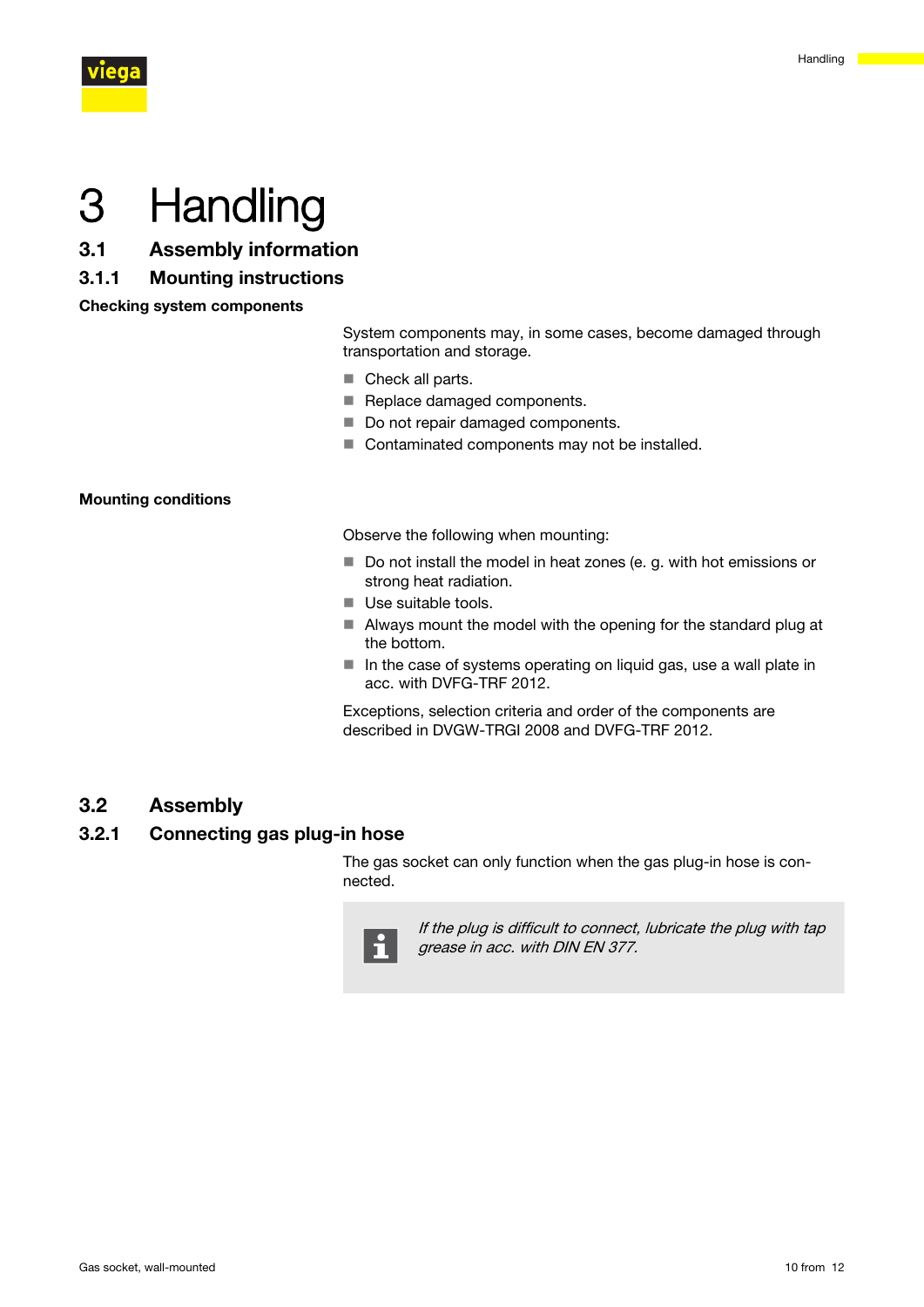

<span id="page-10-0"></span>



3.2.2 Leakage test

**Push the plug as far as it will go into the gas socket.** 

The markings on the gas socket and the plug must match.

 $\blacksquare$  Turn the plug clockwise by 90°.

The connection is secured in this way and the flow of gas is released.

The installer must perform a leakage test (load and leakage test) on the gas installation before commissioning.

The general rules of engineering must be observed.

E. g. the following regulations apply:

- DVGW-TRGI 2008
- DVFG-TRF 2012



The gas socket must not be included in the leakage test.

The connector must be checked for leaks by suitable means after the gas has been filled.

The result must be documented.

#### 3.3 Maintenance

The gas installation must be given a visual inspection, e. g. by the owner, once a year.

Serviceability and leak tightness must be checked every 12 years by an installation contractor.

Gas installations must be operated and maintained as intended to ensure and maintain a safe operating condition. Detailed information on this topic can be found in DVGW-TRGI 2008 appendix 5c.